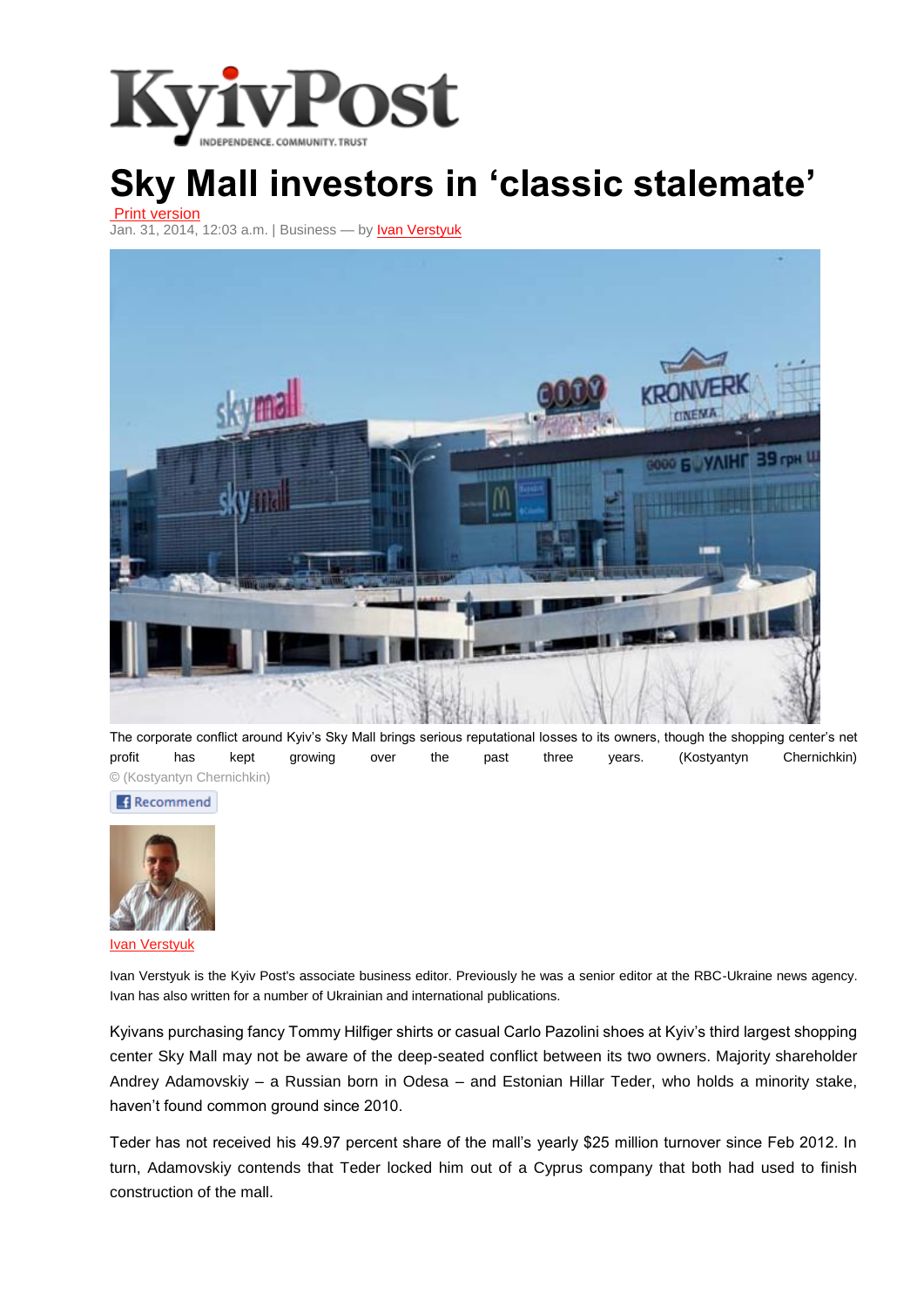At the heart of the dispute is a shareholder agreement to which the two are bound that was concluded when Teder had trouble finding enough money to build the mall after the financial crisis hit in 2009. Adamovsky agreed to help in exchange for a majority stake in the mall. Teder saw this as a temporary arrangement since the agreement contained a call option that allowed him to buy back Adamovsky's stake once the mall was finished.

French supermarket chain Auchan anchors Sky Mall. Overall it boasts 260 shops occupying an area of 90,000 square meters with such tenants as shoe retailer Intertop, and clothing chains Inditex and Warehouse. The mall's net cash flow in 2013 reached \$25 million, while its net profit has been constantly growing over the past three years, Adamovskiy and his junior partner Oleksandr Granovskyi told the Kyiv Post, adding that the mall is worth \$140 million.

Teder, however, assesses Sky Mall's value at \$200 million. Market analysts emphasize Sky Mall's successful concept and location, while Sergiy Kostetskyi of SV Development real estate consultancy said, "The movie theater and entertainment (aspects) are the weakest points of Sky Mall."

Teder started building the shopping center in 2006, but had to stop in 2009 due to lack of funding. Adamovskiy agreed to provide enough financial resources to finish the project in exchange for a majority stake. In February 2010, the two businessmen signed an agreement introducing the following ownership structure: Adamovskiy received a 50.03 percent stake, and Teder got 49.97 percent. Moreover, sides agreed to call option implying Teder's right to acquire Adamovskiy's shares before March of 2011 for \$51-\$56 million depending on the precise date of the acquisition.

"I warned Hillar (Teder) that I was not going to let this call option be realized and would keep an eye on the execution of all the details of the agreement," said Adamovskiy.

Things were going well until Teder sold 35 percent of Arricano, the company that owned 49.97 percent of Sky Mall. The shareholder agreement prohibited the sale of a controlling interest in entities which owned Sky Mall – Arricano in Cyprus on Teder's side, and Stockman in the British Virgin Islands on Adamovskiy's – without the other's written permission.

The Estonian thought that a 35 percent stake was not a controlling interest. A panel of three judges in a London arbitration court later ruled that it was. Moreover, the agreement regarding Sky Mall's ownership was confidential. Yet after Teder informed Dragon-Ukrainian Property Development Plc of his call option – the company to which he sold part of Arricano – Adamovskiy accused him of breaking confidentiality clause of their agreement.

Adamovskiy subsequently refused to execute the call option and sell the majority stake of Sky Mall back to Teder.

London and Kyiv courts took Adamovskiy's side in the conflict, though one case in the British capital is still ongoing. Teder did not stop there. He sued his partner in a Cypriot court, claiming that his minority shareholder rights were violated.

"If a minority shareholder can prove that his rights are violated and a Cypriot court decides to liquidate the holding company, its property may be sold to anyone at a fair market price," said Leonid Antonenko, a counsel at Sayenko Kharenko law firm. "As far as I understand, each side has their own solid arguments. That is why during the court hearings these arguments balance each other, leaving the arguing sides in the current status quo which is not comfortable for either of them."

He sees negotiations between the two as the most effective way to settle the conflict given that they still communicate with each other.